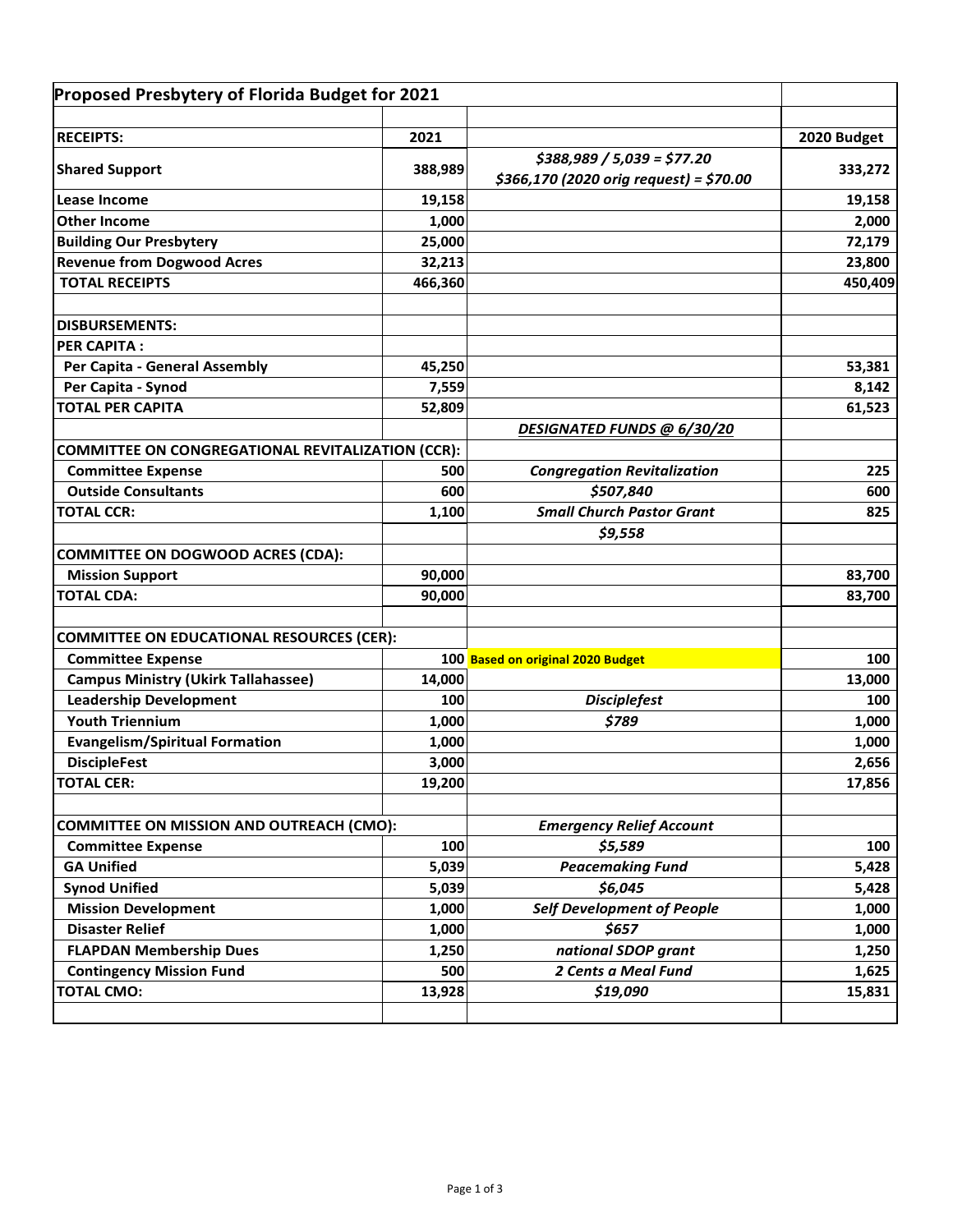| <b>COMMITTEE ON NEW CONGREGATIONAL DEVELOPMENT (CNCD):</b> |         |                                        |                          |
|------------------------------------------------------------|---------|----------------------------------------|--------------------------|
| <b>Committee Expense</b>                                   |         | 100 Based on original 2020 Budget      | 93                       |
| <b>TOTAL CNCD:</b>                                         | 100     | <b>New Church Development</b>          | 93                       |
|                                                            |         | \$482,257                              |                          |
| <b>COMMITTEE ON NOMINATIONS (CN):</b>                      |         |                                        |                          |
| <b>Committee Expense</b>                                   | 100     |                                        | -                        |
| <b>TOTAL CN:</b>                                           | 100     |                                        | $\overline{\phantom{0}}$ |
|                                                            |         |                                        |                          |
| <b>COMMITTEE ON MINISTRY (COM):</b>                        |         |                                        |                          |
| <b>Committee Expense</b>                                   | 750     | <b>Ministers Emergency Assistance</b>  | 769                      |
| <b>Counseling Fund</b>                                     | 500     | \$3,361                                | 500                      |
| <b>New Account - CLP Support</b>                           | 500     |                                        |                          |
| <b>Holy Cow Consultants Participation</b>                  | 1,200   |                                        | 1,800                    |
| <b>TOTAL COM</b>                                           | 2,950   |                                        | 3,069                    |
|                                                            |         |                                        |                          |
| <b>COMMITTEE ON PRESBYTERY ADMINISTRATION (CPA):</b>       |         |                                        |                          |
| Property                                                   |         |                                        |                          |
| <b>Equipment Fund</b>                                      | 1,000   | <b>Reserve for Special Projects</b>    | 1,000                    |
| <b>Equipment Service</b>                                   | 300     | \$95,711                               | 300                      |
| Postage                                                    | 600     |                                        | 600                      |
| <b>Office Telephone</b>                                    | 3,000   | <b>Operating Reserve at 50% Budget</b> | 2,100                    |
| <b>Property Maintenance</b>                                | 2,200   | \$259,525                              | 2,200                    |
| <b>Supplies &amp; Expenses</b>                             | 2,200   |                                        | 1,400                    |
| <b>Copier Lease</b>                                        | 5,000   | <b>Surplus Reserve</b>                 | 5,000                    |
| <b>Rent To DWA</b>                                         | 9,000   | \$4,339                                | 9,000                    |
| <b>Insurance &amp; Bonding</b>                             | 25,600  |                                        | 25,600                   |
| <b>Property Taxes</b>                                      | 2,400   |                                        | 2,400                    |
| <b>Other Expenses</b>                                      |         |                                        |                          |
| <b>Committee Expense</b>                                   | 200     |                                        | 200                      |
| <b>Stewardship Education</b>                               | 300     |                                        | 300                      |
| <b>Presbytery Contingency Expenses</b>                     | 200     |                                        | 200                      |
| <b>Memorials/Flowers</b>                                   | 200     |                                        | 100                      |
| <b>Bank Service Charges</b>                                | 420     |                                        | 420                      |
| <b>Publications/Resources</b>                              | 200     |                                        | 200                      |
| <b>Accounting Contractural Services</b>                    | 5,800   |                                        | 5,800                    |
| <b>Financial Records Review</b>                            | 5,000   |                                        | 5,000                    |
| <b>Staff</b>                                               |         |                                        |                          |
| <b>General Presbyter Salary</b>                            | 56,274  | separate out housing/utilities         | 69,000                   |
| <b>GP IRA</b>                                              | 1,000   | just like terms of call                | 1,000                    |
| <b>GP Housing</b>                                          | 11,400  |                                        |                          |
| <b>GP Utilities</b>                                        | 2,750   |                                        |                          |
| <b>GP Mileage Reimbursement</b>                            | 5,000   |                                        | 3,000                    |
| <b>GP Other Travel &amp; Business Expense</b>              | 10,500  |                                        | 7,500                    |
| <b>GP BOP</b>                                              | 26,427  |                                        | 25,900                   |
| <b>GP SECA</b>                                             | 5,387   |                                        | 5,279                    |
| <b>Subtotal General Presbyter</b>                          | 118,738 |                                        | 111,679                  |